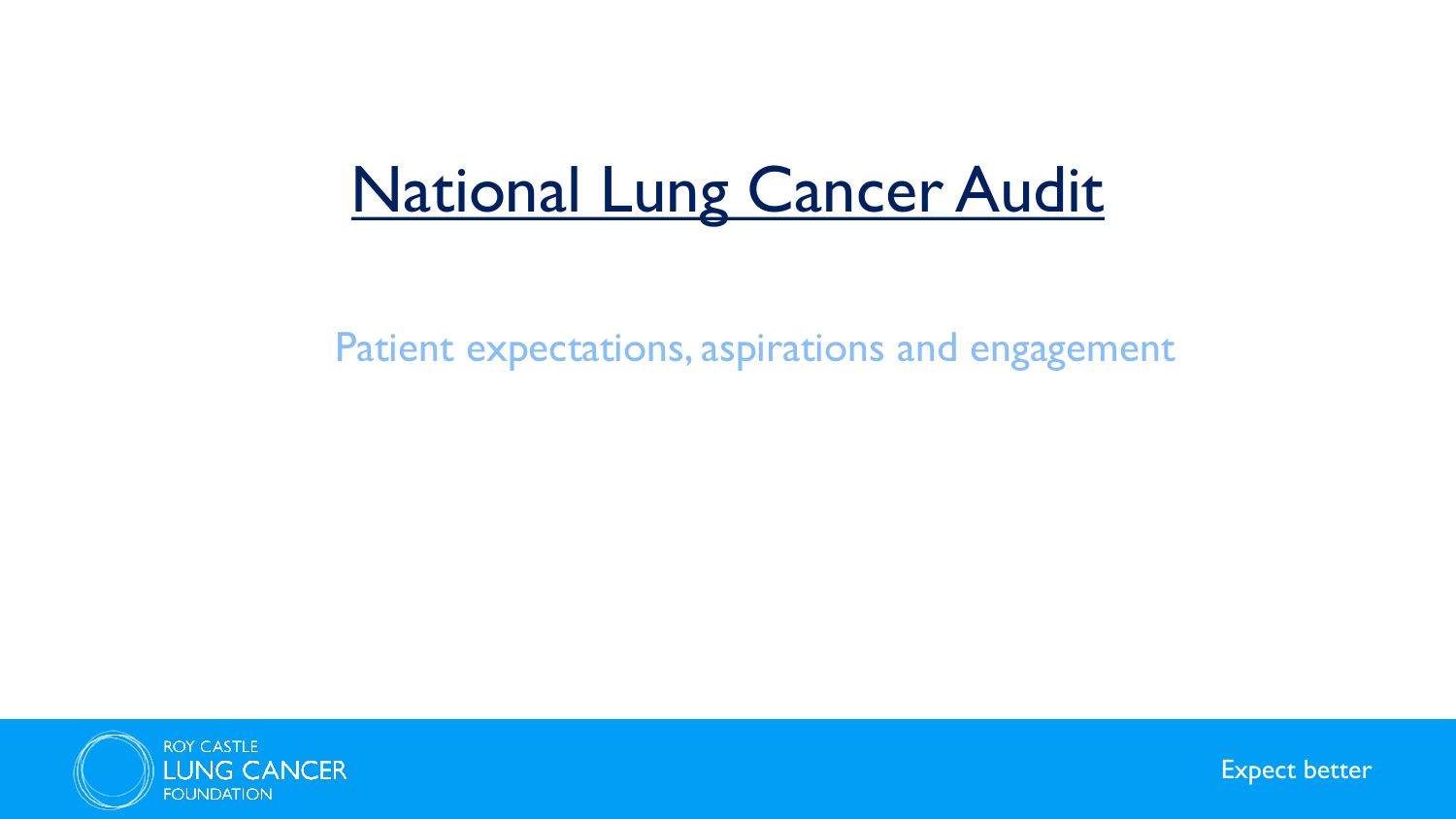# **Key issues**

At time of diagnosis patient engagement with data may be limited.

- There is a role for data in answering some of the questions patients and carers have in terms of expectations: How quickly will I have my suspected lung cancer confirmed?
- **What is the pathway for diagnosis?**
- What can I expect of treatment? How does my experience compare with expected standards? It may be that different aspects of the patient journey/ experience are included in different data sources, how do we sign post patients & carers to relevant and accessible information?

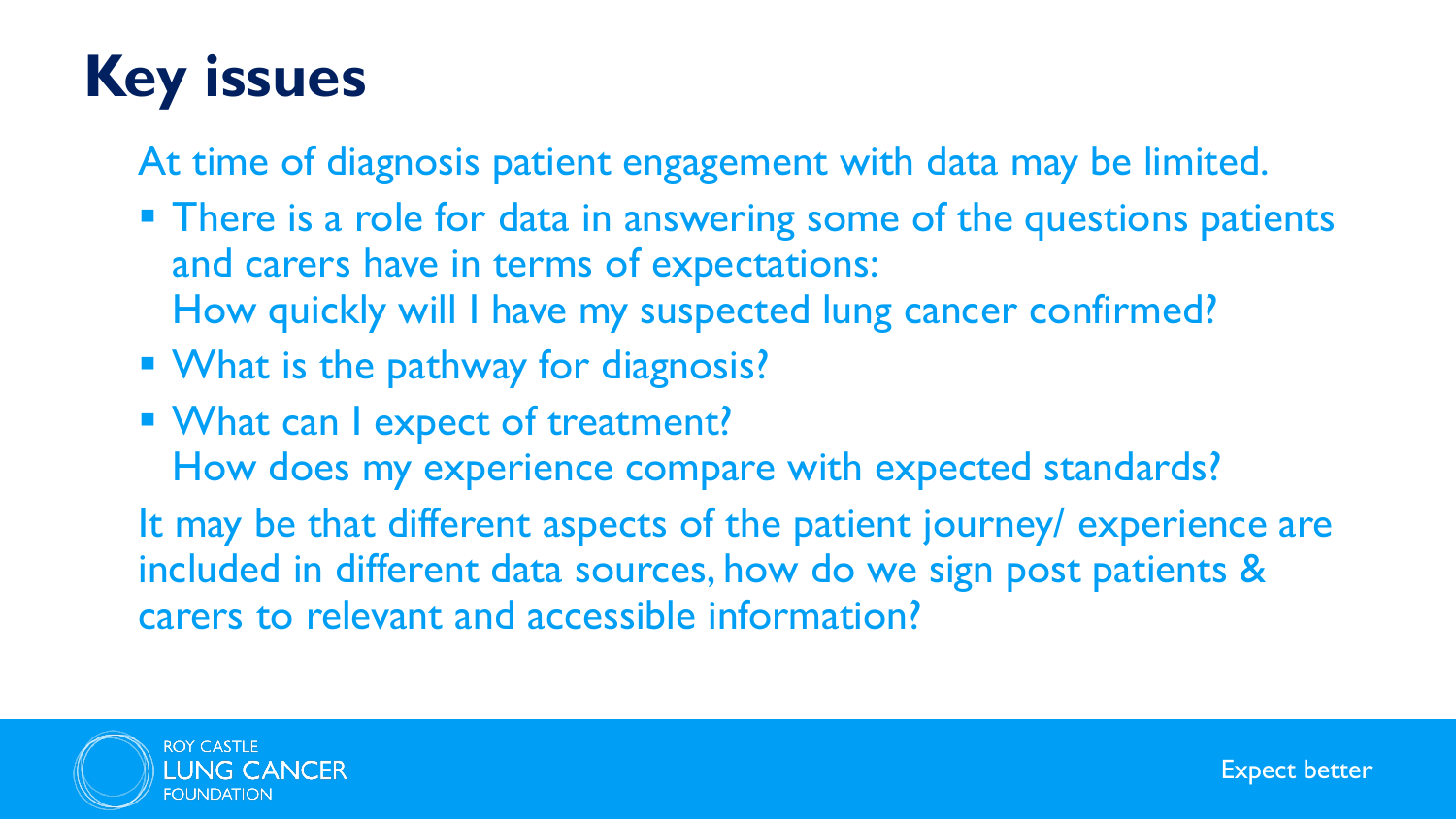# **Role of charity as a partner in NLCA**

- Including patient experience/ feedback to key issues around lung cancer diagnosis & treatment
- Promoting the role of the audit in creating and measuring service standards
- Creating access to audit data via interactive map on website
- Collaborating on the patient leaflet and distributing this to 200 patients/ carers attending Information Days, plus responding to enquiries.

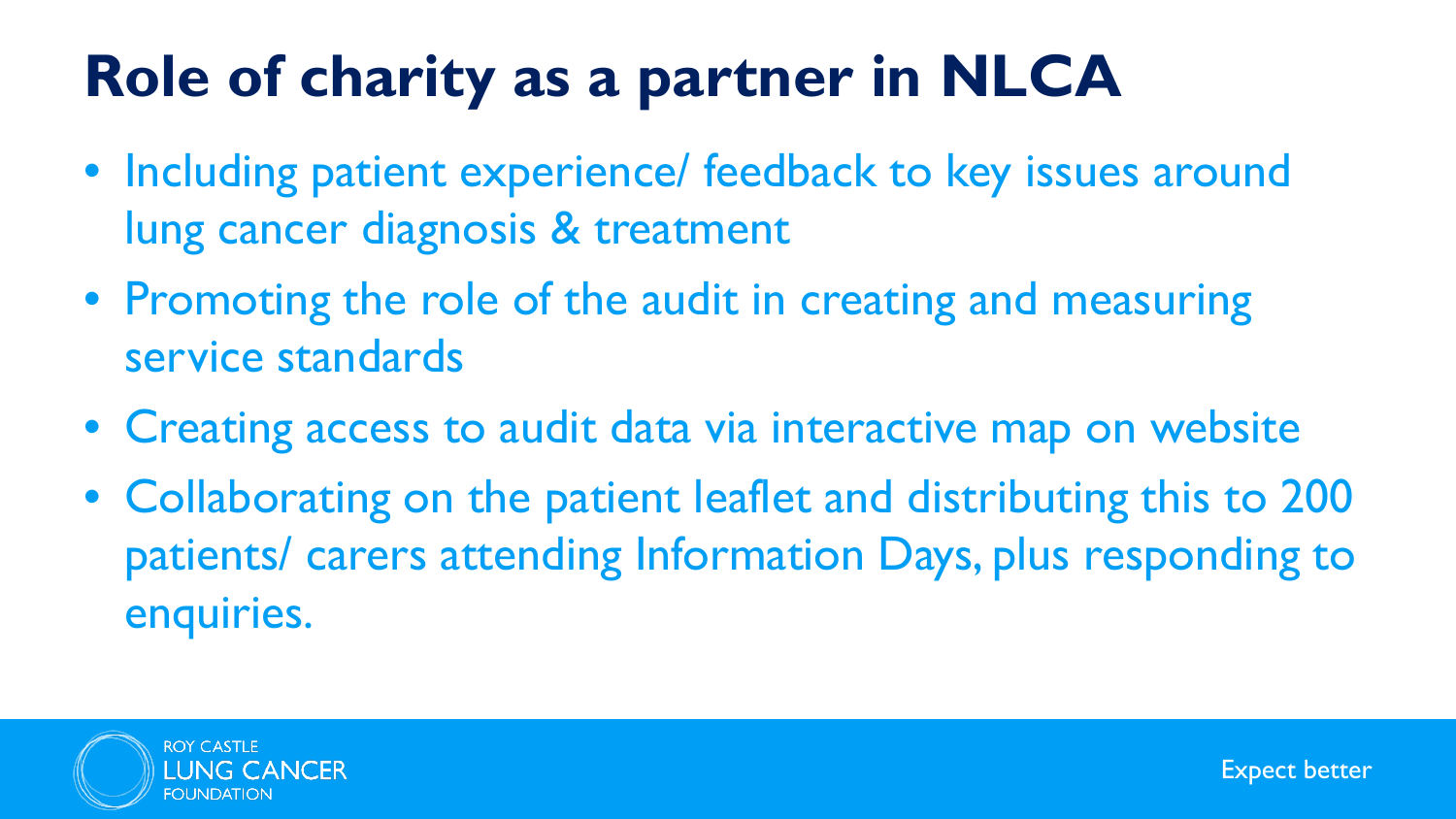#### **Feedback**

- We conducted a survey via our Health Unlocked platform and requested comments via our social media channels
- 54 votes were logged on the poll
- Asked to rank priority issues



Expect better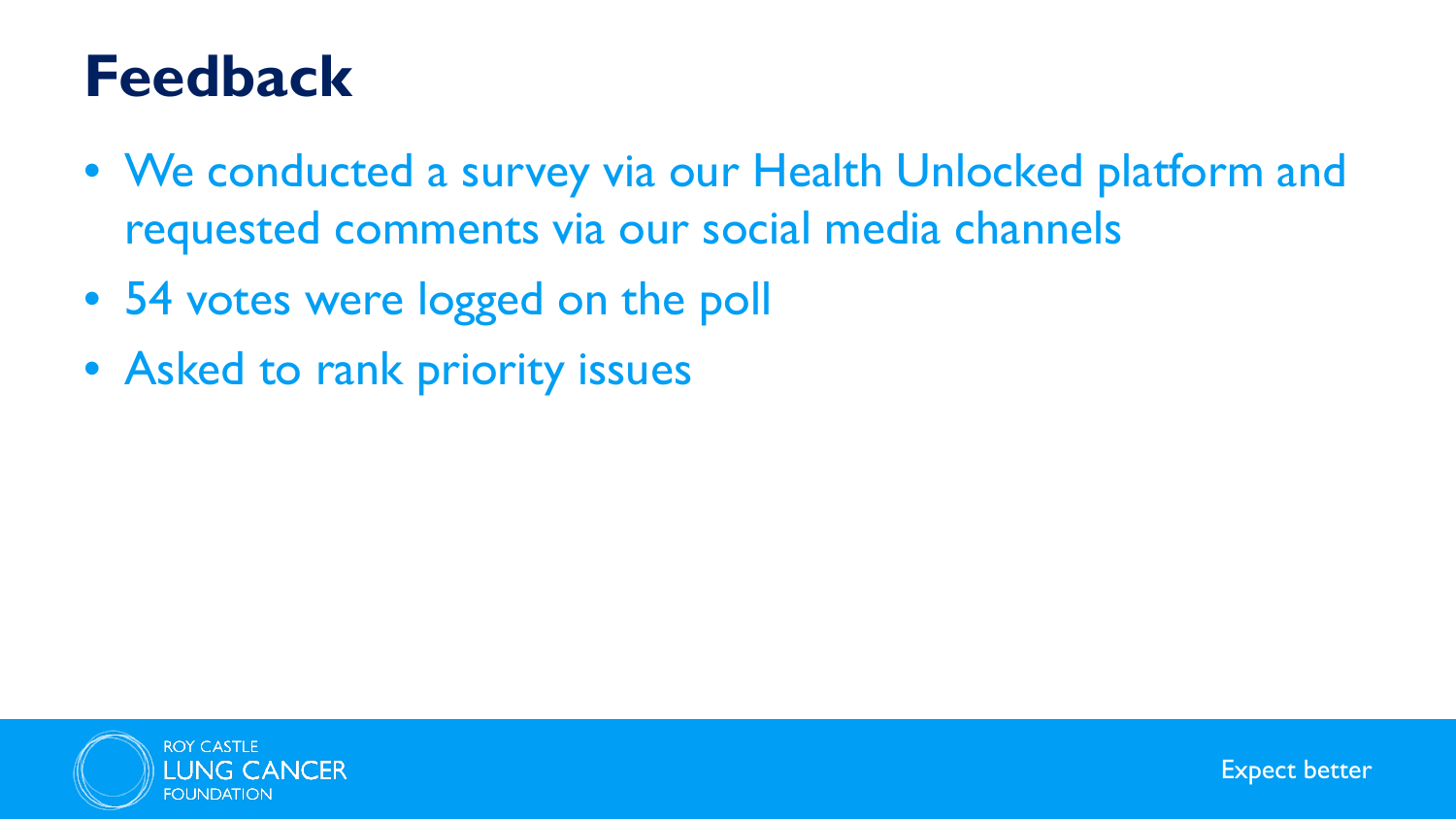



Priorities for audit

No. votes



Expect better